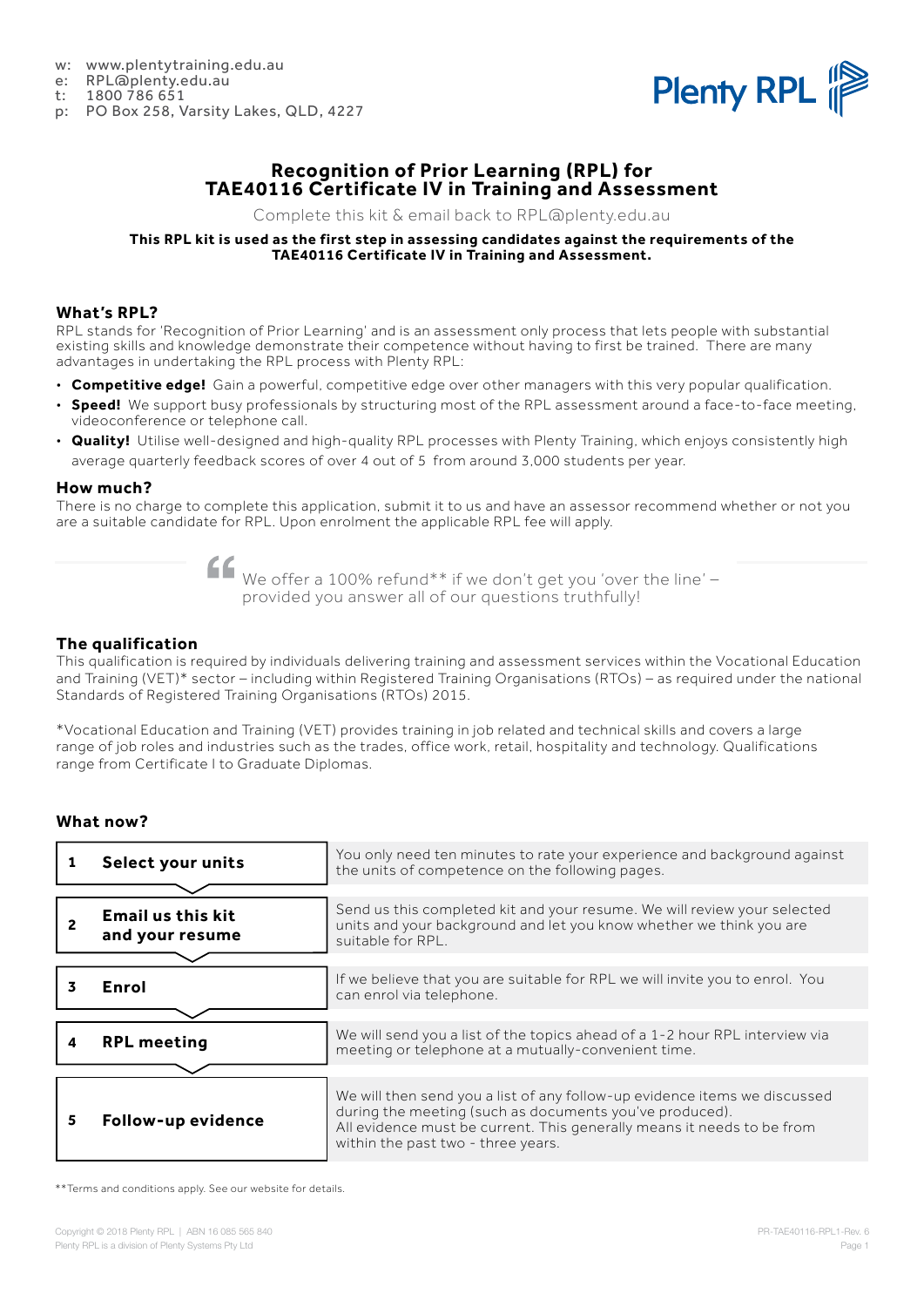

## **Candidate Information**

| Name  | Telephone |
|-------|-----------|
|       |           |
| Email |           |
|       |           |

List any training qualifications you already hold

Attach your CV or summarise your training design, delivery and assessment experience

Do you have access to a former employer or supervisor who can attest to your experience?  $\Box$  Yes  $\Box$  No

What professional development have you undertaken within the past year or so to ensure that you maintain the currency of your training design, delivery and assessment competencies?

- Worked in training
- □ Subscribed to industry newsletters
- □ Attended training courses or seminars
- Research I have performed (reading relevant books, researching current information, etc.)
- Other » specify:

Any other comments?

I certify that my answers are true and accurate to the best of my knowledge and I apply for preliminary RPL assessment at this time.

RPL candidate signature and the control of the control of the control of the control of the control of the control of the control of the control of the control of the control of the control of the control of the control of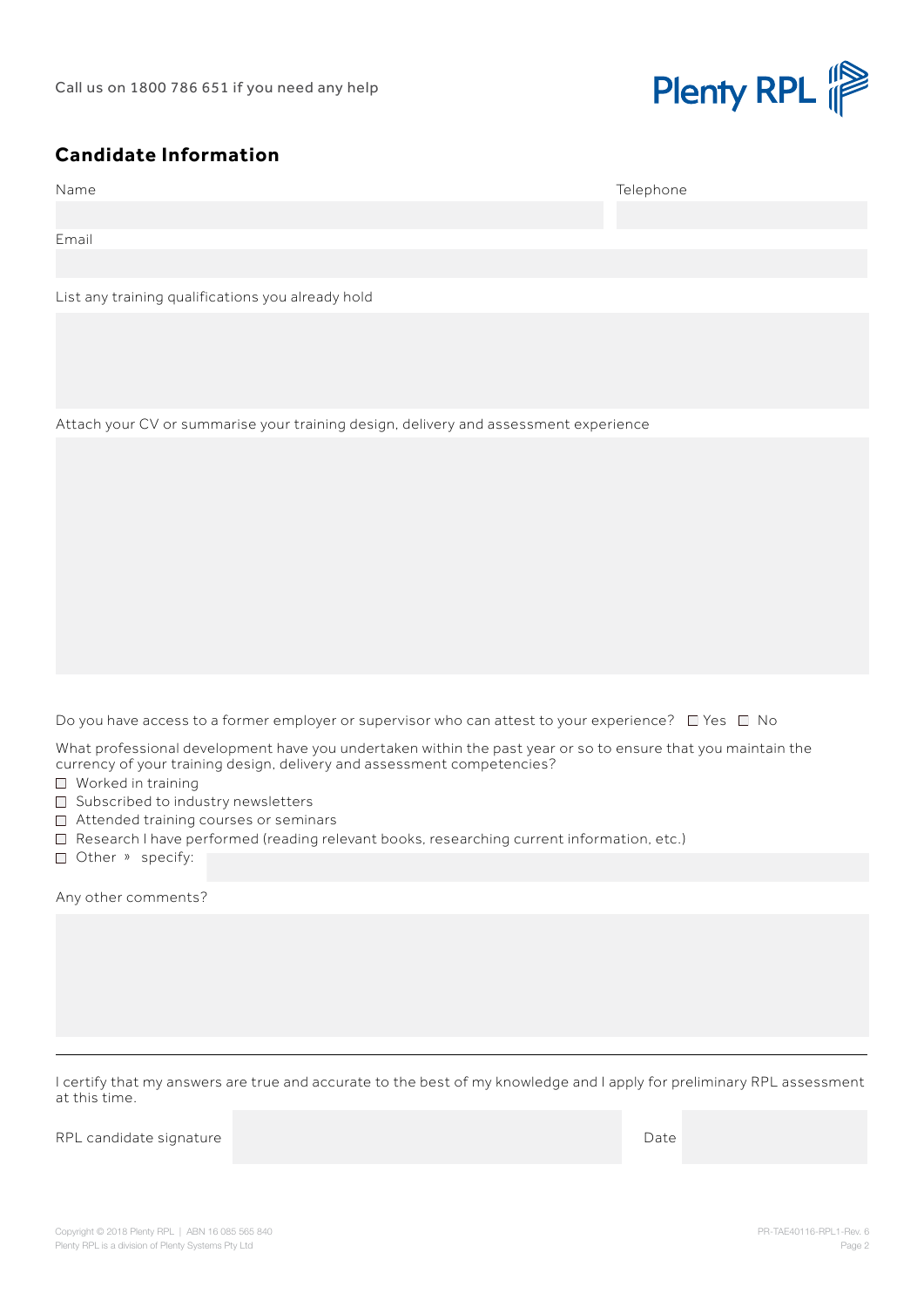

# **Self-assessment (nine core units)**

You must have experience performing each of the following nine core tasks. For each of these tasks, rate the extent to which you have the required experience and knowledge – i.e., select either 'a lot', 'some', or 'none'.

| <b>Core Task</b>                                                                          | Required experience and knowledge                                                                                                                                                                                                                                                                                                                                                                                                                                                                                                                                                                                                                                                                                                                                               | None                        | Some | <b>A</b> lot             |
|-------------------------------------------------------------------------------------------|---------------------------------------------------------------------------------------------------------------------------------------------------------------------------------------------------------------------------------------------------------------------------------------------------------------------------------------------------------------------------------------------------------------------------------------------------------------------------------------------------------------------------------------------------------------------------------------------------------------------------------------------------------------------------------------------------------------------------------------------------------------------------------|-----------------------------|------|--------------------------|
| I have planned<br>assessment<br>activities and<br>processes<br>TAEASS401                  | I have planned and organised assessments on at least five separate occasions, using<br>different endorsed or accredited units of competency for each of the five occasions<br>I have planned and organised two RPL assessments<br>I have prepared the assessment plan and developed assessment instruments<br>I have contextualised assessments and incorporated reasonable adjustment<br>I know the ethical and legal requirements of an assessor<br>I understand competency based assessment<br>I know how to interpret and use qualifications and units (from training gov.au)<br>I understand the principles of assessment and rules of evidence<br>I know different types of assessment methods                                                                            |                             |      |                          |
| l have assessed<br>competence<br>TAEASS402                                                | I have assessed competency of at least five candidates within the Vocational Education and<br>Training (VET) context against at least one entire unit of competency for each candidate<br>I have assessed at least one candidate for RPL<br>I have prepared for assessment, gathered quality evidence, made the assessment decision,<br>recorded the assessment decision and reviewed the assessment process<br>I understand qualification packaging rules<br>I understand reasonable adjustments and when they are applicable<br>I understand the types of evidence including assessment instruments and RPL<br>I know the potential barriers relating to assessment<br>I have made reasonable adjustment in the assessment of at least one candidate                          | $\mathcal{L}_{\mathcal{A}}$ |      | $\overline{\phantom{0}}$ |
| I have participated<br>in assessment<br>validation<br>TAEASS403                           | I have participated in at least three validation sessions that address the critical aspects of<br>validation<br>I can clearly explain purposes of validation and the legal and ethical responsibilities of<br>assessors<br>I have prepared for validation, contributed to validation process, and contributed to validation<br>outcomes<br>I know how to interpret qualifications and units to determine the needed evidence<br>I know the reasons for carrying out validation and the different approaches to validation                                                                                                                                                                                                                                                       | L.                          |      | $\Box$                   |
| I have designed<br>and developed<br>assessment tools<br>TAEASS502                         | I have developed at least three assessment tools that use different assessment methods<br>and address at least one unit of competency each<br>I have developed compliant assessment tools<br>I have reported on the trial and review of the assessment tools<br>I know the components of competency and dimensions of competency                                                                                                                                                                                                                                                                                                                                                                                                                                                | $\mathcal{L}_{\mathcal{A}}$ |      |                          |
| I have planned,<br>organised and<br>delivered group-<br>based learning<br>TAEDEL401       | I have prepared and delivered at least two consecutive 40+ minute training sessions to a<br>learner group of at least eight individuals<br>At least one of these sessions was delivered to a different learner group of at least eight<br>individuals showing how the needs of this group were addressed<br>I have good presentation, conflict resolution and oral communication skills<br>I understand learning theories, learning principles and learner styles<br>I know different training delivery methods / techniques appropriate to group delivery<br>I know how to recognise and resolve inappropriate behaviour<br>I have identified and responded to individual needs of learners<br>I know about using resources and support personnel to quide inclusive practices | ×.                          |      |                          |
| I have planned,<br>organised and<br>facilitated learning<br>in the workplace<br>TAEDEL402 | I have developed, prepared and facilitated at least two work-based learning sessions<br>I have conducted learning facilitation relationships with at least two different individuals<br>I have planned, organised and facilitated learning in the workplace<br>I understand operational demands of the work and impact of changes on work roles<br>I know how to identify skill needs<br>I know how the safety (WHS) requirements relate to delivering training                                                                                                                                                                                                                                                                                                                 |                             |      |                          |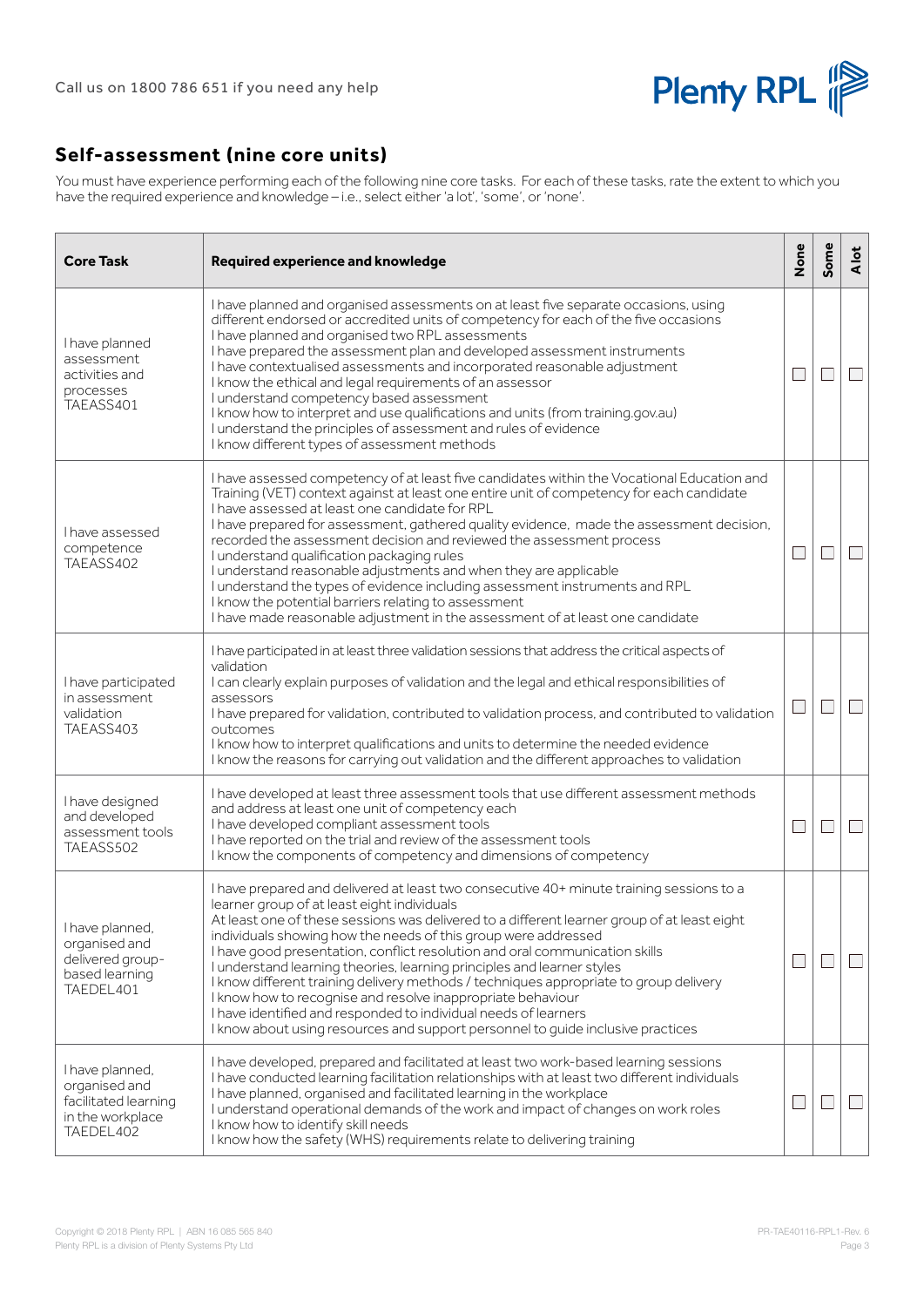

# **Self-assessment (nine core units) cont.**

| <b>Core Task</b>                                                                                | Required experience and knowledge                                                                                                                                                                                                                                                                                                                                                                                                                                                                                          | None         | ome | <b>A</b> lot |
|-------------------------------------------------------------------------------------------------|----------------------------------------------------------------------------------------------------------------------------------------------------------------------------------------------------------------------------------------------------------------------------------------------------------------------------------------------------------------------------------------------------------------------------------------------------------------------------------------------------------------------------|--------------|-----|--------------|
| I have designed<br>and developed<br>learning programs<br>TAEDES401                              | I have designed, developed and reviewed at least two different VET learning programs, at<br>least one of which covered an entire national unit of competency found on training gov.au<br>I know about ISCs and how training packages are developed<br>I know learning principles and instructional design principles<br>I know how to develop new learning activities and materials<br>I know different delivery modes and methods<br>I understand the OHS considerations that need to be included in the learning program | $\mathbf{L}$ |     |              |
| I have used training<br>packages and<br>accredited courses<br>to meet client needs<br>TAEDES402 | I have selected units of competency and contextualised them to meet client needs<br>I have analysed at least two training specifications, including at least one training package<br>I have analysed and interpreted a national qualification and units of competency<br>I understand AQF qualification levels and guidelines<br>I understand the role of ISCs, RTOs and ASQA.<br>I know the dimensions of competency<br>I know both the new and old format of units of competency                                         |              |     |              |
| I have addressed<br>adult language,<br>literacy and<br>numeracy skills<br>TAELLN411             | I have used tools to identify the LLN skill requirements of training specifications<br>I have gathered information on the current LLN skills of a learner group<br>I have used at least two learning resources to address LLN requirements<br>I have used at least two strategies that address identified LLN needs<br>I have used advice from specialist LLN practitioners<br>I have selected, used and reviewed at least two assessment strategies that cater for the<br>identified LLN needs of the learner group       | Г            |     |              |